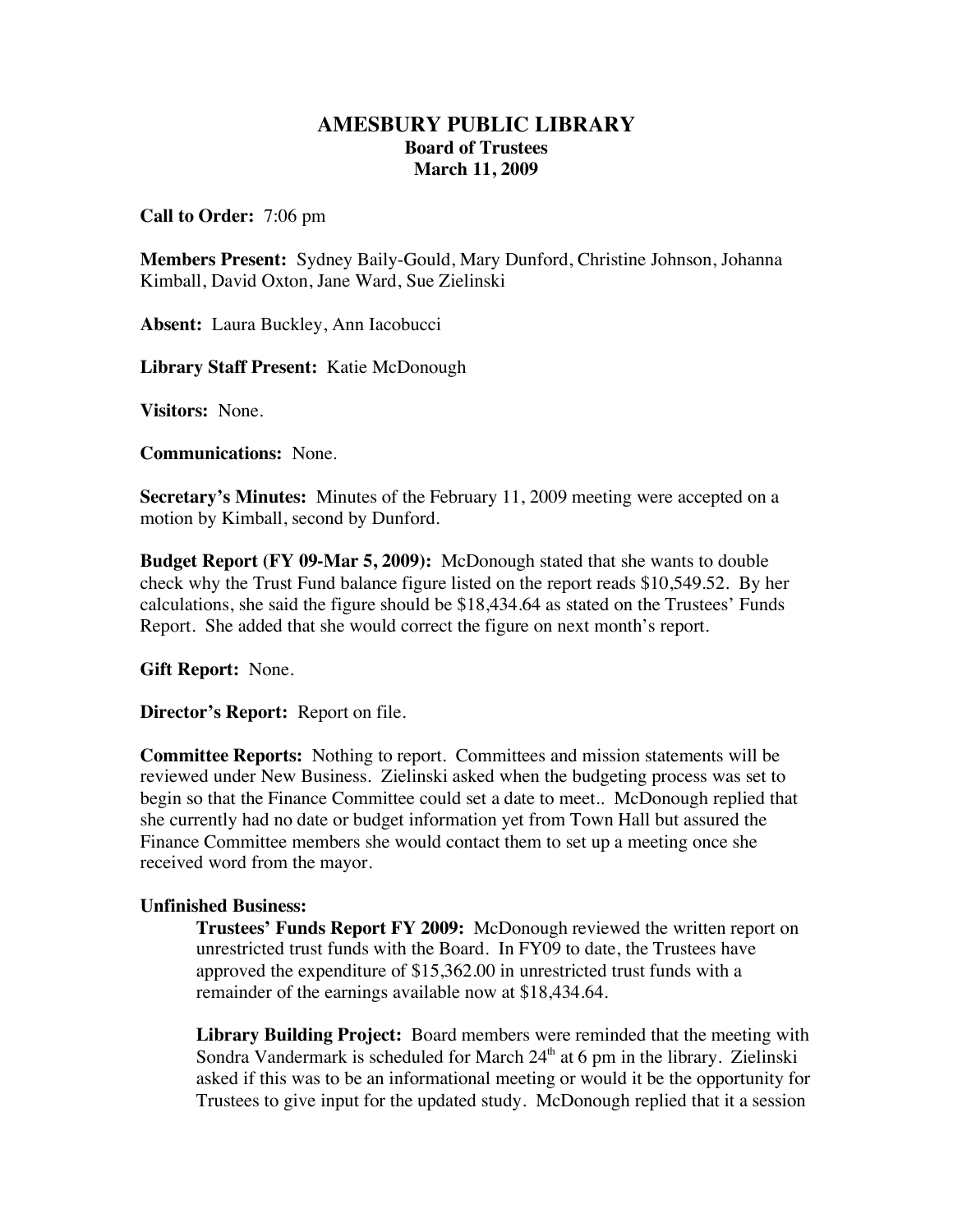held so that Trustees could give their input for the update. She added that Vandermark would be meeting with representatives from a number of library user groups on both the  $19<sup>th</sup>$  and the  $24<sup>th</sup>$ .

## **New Business:**

**Review Committee Mission Statements:** Board members agreed that the By Law process was completed and that the committee was no longer necessary at this time. Johnson recommended putting a link to the by laws on the Trustees' page of the library's website.

Board members agreed that the mission statements for the Historic Preservation Committee and the Finance Committee would both remain as is. The Long Range Planning Committee mission statement was amended to read, "…will make every effort to meet at least once a year and request updates from the Director on the LRP." The Building Maintenance Committee had its name changed to House Maintenance Committee, and its mission statement was amended to read, "The building maintenance committee will meet annually or on an 'as needed' basis."

The ad hoc Building Study Committee had been dissolved at a previous meeting and its mission statement was deleted at this time.

**Creating New Committees:** Ward suggested that her current position as Public Relations coordinator be expanded into a Public Relations Committee with a mission statement and a specific set of goals. Board members agreed. Baily-Gould appointed Ward and Oxton to the newly formed committee. She asked for a draft mission statement to be presented at the April Board Meeting.

Baily-Gould suggested that the Trustees consider forming a Library Trustee Orientation Committee. She noted that this type of committee might serve to help new Trustees get up to speed quickly when assuming their positions on the Board. Johnson suggested that the Board discuss instead an orientation checklist for the Trustees Manual. Baily-Gould said she would add that as an agenda item to April's meeting and asked Board members to think of some checklist items in advance of the meeting.

**Procedure for Evaluating our Director:** McDonough noted that the library's annual report portion of the Town Report is due in July and the State's report is due in August. She stated that this information might give the Board a good idea of what progress has been made during the year and help them in their evaluation process. Dunford agreed, noting that the evaluation process is an opportunity for the Board to have a snapshot view of the library's progress.

Baily-Gould stated that, given the timing of the reports, September's Board Meeting might be an ideal time to discuss the Director's progress.